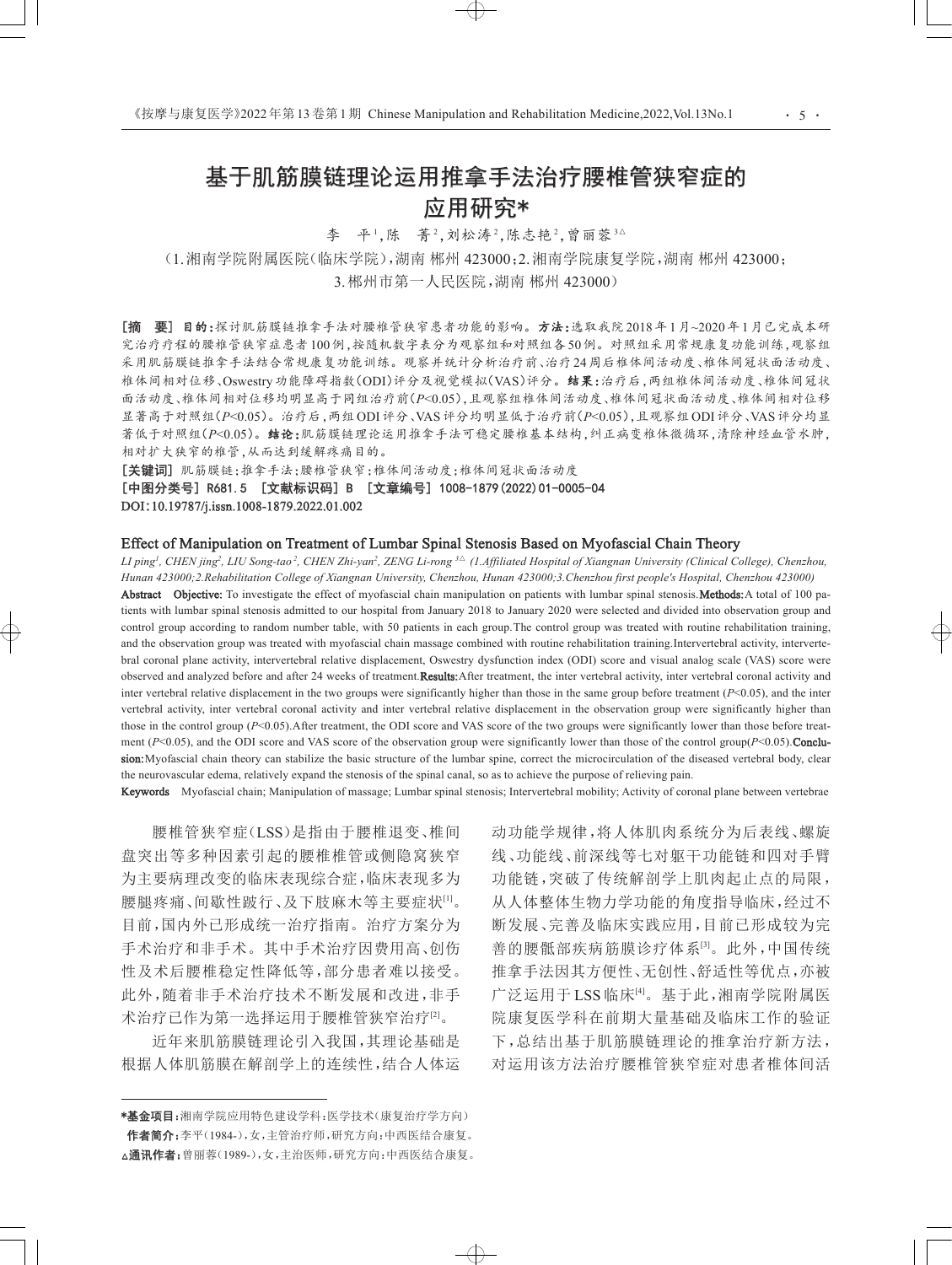动度、椎体间冠状面活动度、椎体间相对位移、ODI 及VAS评分的影响开展试验研究,从而为治疗此病 提供新思路、新方法,现报道如下:

# 1 资料与方法

1.1 一般资料 选取2018年1月~2020年1月在赣南 医学院康复科就诊腰椎管狭窄患者 100 例,按照随 机数字表对照组和观察组各 50 例。对照组男 29 例,女 21 例,年龄 32~61(43.315±7.608)岁;病程 6~ 72(30.608±6.123)月,病变椎体:L<sub>3</sub>10例、L<sub>4</sub>15例、 L<sub>3</sub>20例、S<sub>1</sub>5例。观察组男27例,女23例,年龄9~18 (42.982±7.309)岁;病程 7~75(31.120±5.872)月,病 变椎体:L,9例、L17例、L,17例、S,7例。两组性别、 年龄、病程及病变椎体有统计学意义(*P*>0.05),资料 有可比性。

1.2 纳入标准 ①符合北美脊柱外科学会(NASS) 《退行性腰椎管狭窄症诊疗指南》诊断标准[5]及2007 年中华中医药学会骨伤分会和中华中医药学会骨 伤分会发布的《腰椎管狭窄症诊断疗效标准》<sup>61</sup>;② 临床表现以下肢放射痛及麻木感、神经源性跛行为 主;③下肢肌力尚未受损;④影像学表现为单节段 腰椎管狭窄,且符合查体体征;⑤患者自愿参与本 试验,并签署知情同意书。

1.3 排除标准 ①影像学资料有腰椎滑脱、椎间隙塌 陷等失稳表现;②合并严重心、肝、肾等器官疾病; ③既往有腰椎骨折、肿瘤等疾病;④中途退出者。

1.4 治疗方法

1.4.1 对照组 采用常规康复训练,患者取仰卧位, 摆直下肢, 采用逐渐加重的方式进行直腿抬高训练 和后抬体位进行后伸训练,每天反复30次以上。患 者取后立位,双手叉腰, 进行腰部侧弯、旋转等动 作,每天 20 次以上。上述动作在家中进行 5 次/周, 共24周。训练强度呈逐渐循序渐进,康复训练过程 中应定期回院由本研究小组指导。

1.4.2 观察组 在常规康复训练基础上采用肌筋膜技 术结合推拿手法:主要采取点法、按法、揉法及一指 弹法松解螺旋线、后表线及前表线功能线上胸背部 走形的路线,每条路线均操作 5min。同时采用弹拨 法对脊柱压痛点明显及侧凸明显突出旁操作 5min, 重按轻弹、刚中带柔。治疗时间2次/周,共24周。

## 1.5 观察指标

1.5.1 椎体间活动度、椎体间冠状面活动度、椎体间 相对位移均 患者在我院放射科进行治疗前后腰椎 正侧位线、过伸过屈位片 X 片摄片。其中,腰椎侧 位线片上测量椎体间相对距离在腰椎正位线片上

测量椎体间冠状面活动角度,在腰椎过伸过屈位线 片上测量椎体间相对位移。

1.5.2 Oswestry 功能障碍指数(ODI评分)[7] 包括疼 痛、生活自理、提物等共10个维度,每个维度采用0~ 5分评分法,总分0~50分,得分越高表示腰椎功能障 碍越严重。

1.5.3 目测类比评分法(VAS)评分 对患者主观疼痛 进行评估,评分 0~10 分之间,分数越高表示疼痛程 度越高[8]。

1.6 统计分析 计量资料以均值加减标准差(*x*ˉ ± *s*) 表示,两组间均值比较采用两独立样本 *t/t′*检验,自 身前后对照均值比较采用配对 *t*检验。无序计数资 料以频数(*f*)、构成比(*P*)表示,采用 *χ*<sup>2</sup>检验;均由 SPSS 19.0 软件进行数据处理。以 α=0.05 为检验水 准。

### 2 结果

 $\rightarrow$ 

2.1 椎体间活动度、椎体间冠状面活动度、椎体间 相对位移均对比 治疗前,两组椎体间活动度、椎体 间冠状面活动度、椎体间相对位移差异均无统计学 意义(*P*>0.05);治疗后,两组椎体间活动度、椎体间 冠状面活动度、椎体间相对位移均明显高于同组治 疗前(*P*<0.05),且观察组椎体间活动度、椎体间冠状 面活动度、椎体间相对位移显著高于对照组(*P*< 0.05)。见表1。

## 表1 两组患者治疗前后椎体间活动度、椎体间冠状面 活动度、椎体间相对位移均对比(*x*ˉ ± *s*)

| 组别  | 例数 | 时间  | 椎体间                           | 椎体间冠状面                              | 椎体间                                 |
|-----|----|-----|-------------------------------|-------------------------------------|-------------------------------------|
|     |    |     | 活动度(°)                        | 活动度(°)                              | 相对位移(mm)                            |
| 观察组 | 50 | 治疗前 | $3.695 \pm 0.633$             | $0.789 \pm 0.205$                   | $0.635\pm0.113$                     |
|     |    |     | 治疗后 4.611±0.752 <sup>①②</sup> | $1.082 \pm 0.295$ <sup>(1)(2)</sup> | $0.842 \pm 0.210$ <sup>(1)(2)</sup> |
| 对照组 | 50 | 治疗前 | $3.705 \pm 0.612$             | $0.772\pm0.195$                     | $0.642\pm0.121$                     |
|     |    |     | 治疗后 4.123±0.721 <sup>0</sup>  | $0.898 \pm 0.233$ <sup>(1)</sup>    | $0.734 \pm 0.182$ <sup>(1)</sup>    |

注:与治疗前比较,①*P*<0.05;与对照组比较,②*P*<0.05 2.2 ODI 评分对比 治疗前,两组 ODI评分差异均无 统计学意义(*P*>0.05);治疗后,两组 ODI 评分移均 明显低于治疗前(*P*<0.05),且观察组 ODI评分显著 低于对照组(*P*<0.05)。见表2。

表2 两组患者治疗前后 0D | 评分对比(x±s,分)

| 组别  | 例数 | 治疗前                | 治疗后                               |  |
|-----|----|--------------------|-----------------------------------|--|
| 观察组 | 50 | $35.478 \pm 8.352$ | $13.841\pm4.052$ <sup>02</sup>    |  |
| 对照组 | 50 | $35.933\pm8.112$   | $23.258 \pm 3.598$ <sup>(1)</sup> |  |

注:与治疗前比较,①*P*<0.05;与对照组比较,②*P*<0.05 2.2 VAS评分对比 治疗前,两组 VAS评分差异均无 统计学意义(*P*>0.05);治疗后,两组 VAS 评分均明 显低于治疗前(*P*<0.05),且观察组 VAS评分显著低 于对照组(*P*<0.05)。见表3。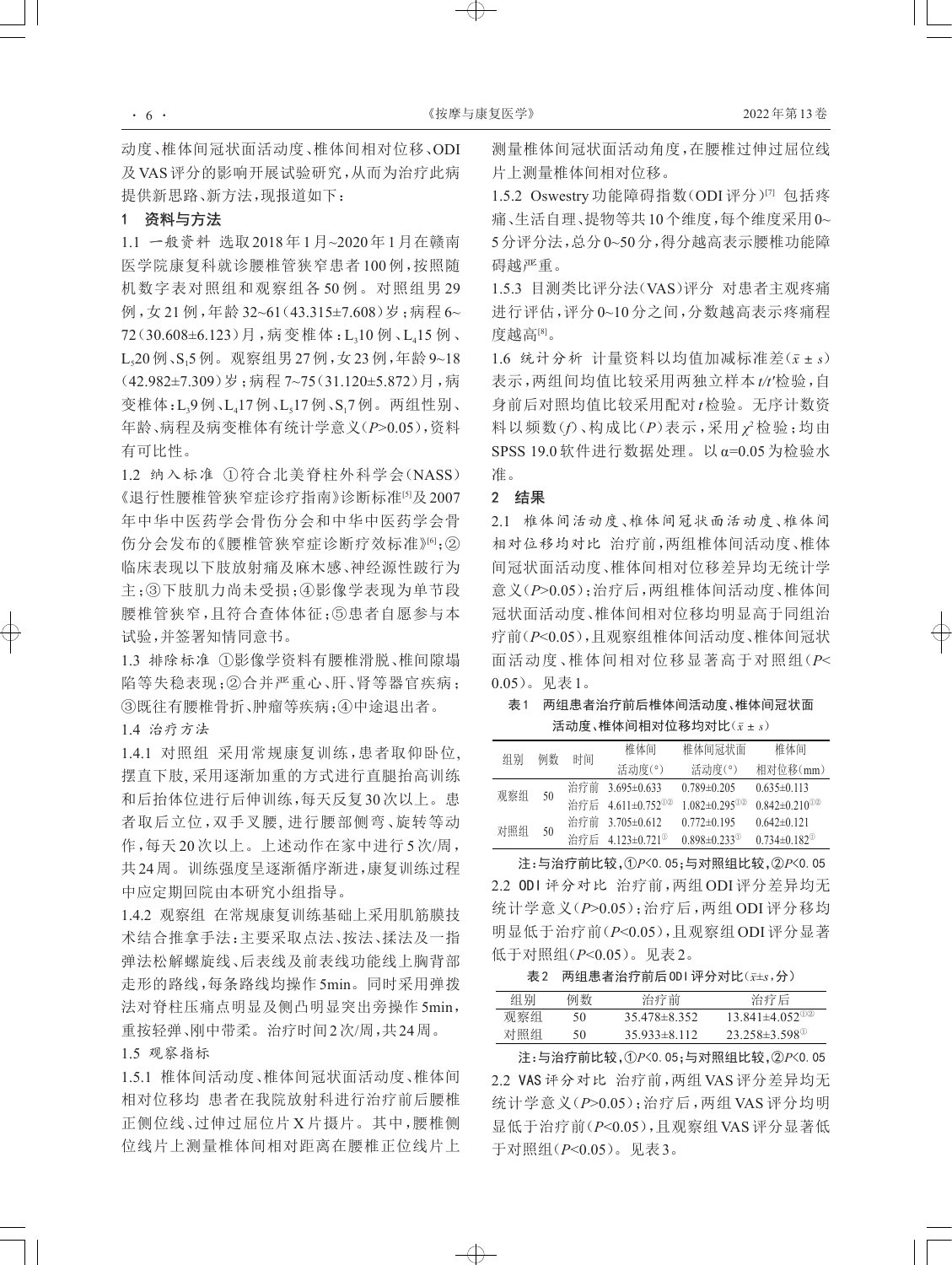| 表3  |    | 两组患者治疗前后VAS评分对比(x+s,分) |                                               |
|-----|----|------------------------|-----------------------------------------------|
| 组别  | 例数 | 治疗前                    | 治疗后                                           |
| 观察组 | 50 | $7.150\pm2.350$        | $3.510\pm1.550$ <sup>(1)</sup> <sup>(2)</sup> |
| 对照组 | 50 | $7.050 \pm 2.090$      | $5.320 \pm 1.700$ <sup>(1)</sup>              |

注:与治疗前比较,①*P*<0.05;与对照组比较,②*P*<0.05

# 3 讨论

腰椎管狭窄症是中老年人群中常见腰腿部疼 痛疾病之一,发病率仅次于腰椎间盘突出症。其发 病机制由黄韧带肥厚及小关节增生、椎间盘突出、 骨性退变等各类因素引发的腰椎中央管、神经根管 或侧隐窝狭窄,从而引起马尾及神经根受压出现相 应的神经功能障碍<sup>[9]</sup>。临床表现主要为腰腿疼痛、 间歇性跛行、及下肢麻木等主要症状[10] 。

目前,国内外已形成统一治疗指南。治疗方案 分为手术和非手术方式。但术后创伤性,易出现脊 柱不稳、感染、切口愈合不良、植骨区不融合、内固 定松动断裂、邻椎病等手术并发症,使得手术应用 受到一定限制[11] 。虽然随着微创手术不断进步和完 善,可减少手术创伤性和并发症,但易存在费用高、 复发率等一系列问题[12] 。因此,2017年美国医师协 会(ACP)指南中提出将非手术治疗作为治疗腰椎管 狭窄的首选疗法[13] 。其中,非手术治疗主要包括功 能锻炼、牵引、针灸、物理疗法等,其中功能锻炼作 为简单经济且便捷的一种治疗方法,在临床中受到 了越来越多临床医生的推荐。但单一的功能训练 仅能锻炼腰背肌群,部分患者主观症状未能得以改 善。因此,需配合其余治疗手段缓解患者症状。

其中中医传统推拿手法作为我国中医的传统 瑰宝,其疗效性、方便性及安全性已得到证实[4]。 祖 国医学将腰椎管狭窄归属于"痹证""腰痛"等范畴。 推拿手法可通过经络、脏腑及身体穴位等对机体相 应部分进行按、压、揉、推、滚等动作操作,以达到疏 通经络、活血化瘀之功。

近年来随着肌筋膜链理论运用技术传人我国, 经过不断发展和完善,已逐渐形成完整体系。肌筋 膜链主要指机体以骨骼为支架,肌肉、韧带和筋膜 等软组织与骨骼之间通过肌筋膜连接而成,并形成 有规律的力线关系。该理论认为机体平衡在于对 应的前、后、侧、旋等筋膜链,并通过相互协调作用 控制人体结构的稳定、张力和姿势的代偿[14] 。其中 腰椎属于脊柱中的重要支撑部分,更依赖于周围肌 筋膜链的平衡作用以维持稳定和姿势,尤以后表链 及体侧链最为重要。根据人体生物力学,腰椎稳定 性需内外源性稳定系统共同维持,当内外源系统失 衡时,易导致椎间盘突出、骨性退变等各类因素引

发的腰椎中央管、神经根管或侧隐窝狭窄。因此, 腰椎躯干肌群、韧带与筋膜,神经调节和控制组成 内、外源性稳定系统是脊柱稳定的主要动力因素。 当肌筋膜链为稳点力线可有效维持内外源性稳定 系统,从而可有效的避免的腰椎狭窄的发生[15]。

本课题组在前期大量基础及临床工作的验证 下,总结出通过肌筋膜链理论下采用推拿手法可有 效的缓解肌筋膜链中后表链及体侧链痉挛,从而可 使肌筋膜链达到机体平衡。本研究显示,采用肌筋 膜链理论下推拿手法后可有效改善椎体间活动度、 椎体间冠状面活动度、椎体间相对位移,说明通过推 拿按揉、弹拨等手法刺激后,缓解肌筋膜链上肌肉的 痉挛,促进炎性细胞吸收,从而调节肌肉张力,恢复 正常肌筋膜链力线,重新稳定躯干肌群与筋膜组成 脊柱外源性稳定系统。从ODI评分可看出采用肌筋 膜链理论下后,脊柱稳定性加强,腰骶部肌肉加强, 机体结构的平衡状态得以恢复,同时姿势性代偿逐 渐纠正,可恢复腰椎功能。此外,VAS疼痛评分也逐 渐缓解,说明是采用肌筋膜链理论下采用推拿手法 后可纠正病变椎体微循环,清除神经血管水肿,相对 扩大狭窄的椎管,可有效缓解腰腿痛症状。

综上,采用肌筋膜链推拿手法可有效稳定腰椎 脊柱基本结构,纠正病变椎体微循环,清除神经血 管水肿,相对扩大狭窄的椎管,从而达到缓解疼痛 目的。但自从 2001年 Myers提出肌筋膜经线后,虽 然肌筋膜经线理论目前仍是一种假说,仅有初步的 解剖证据[16]。因此下一步工作应通过大量基础实验 已证实其有效性。

## 参考文献

- [1] Yoji Ogura, Yoshiomi Kobayashi, Yoshio Shinozaki, et al. Sponta‐ neous correction of sagittal spinopelvic malalignment after decom‐ pression surgery without corrective fusion procedure for lumbar spinal stenosis and its impact on clinical outcomes: A systematic review[J]. Journal of Orthopaedic Science,2020,25(3),379-383.
- [2] 徐佳隆,吴建军 .退行性腰椎管狭窄症的治疗研究进展[J].局解 手术学杂志,2020,29(10):843-847.
- [3] 罗文轩,蔡秉洋,李佳玥,等 .经筋学说与肌筋膜链理论相关性初 探[J].中医杂志,2020,61(14):1220-1224.
- [4] 苏付兰,林华检,王婷婷 .穴位指压推拿配合中药熏洗治疗腰腿 痛寒证69例[J].浙江中医杂志,2020,55(12):882.
- [5] Kreiner D S , Shaffer W O , Baisden J L , et al. An evidencebased clinical guideline for the diagnosis and treatment of degenerative lumbar spinal stenosis (update)[J]. Spine Journal, 2013, 13 (7):734-743.
- [6] 王拥军,施杞.腰椎管狭窄症诊断疗效标准[A].中华中医药学会 骨伤分会.中华中医药学会骨伤分会第四届第二次会议论文汇 编[C].中华中医药学会骨伤分会:中华中医药学会,2007:7.

 $\oplus$ 

(下转第11页)